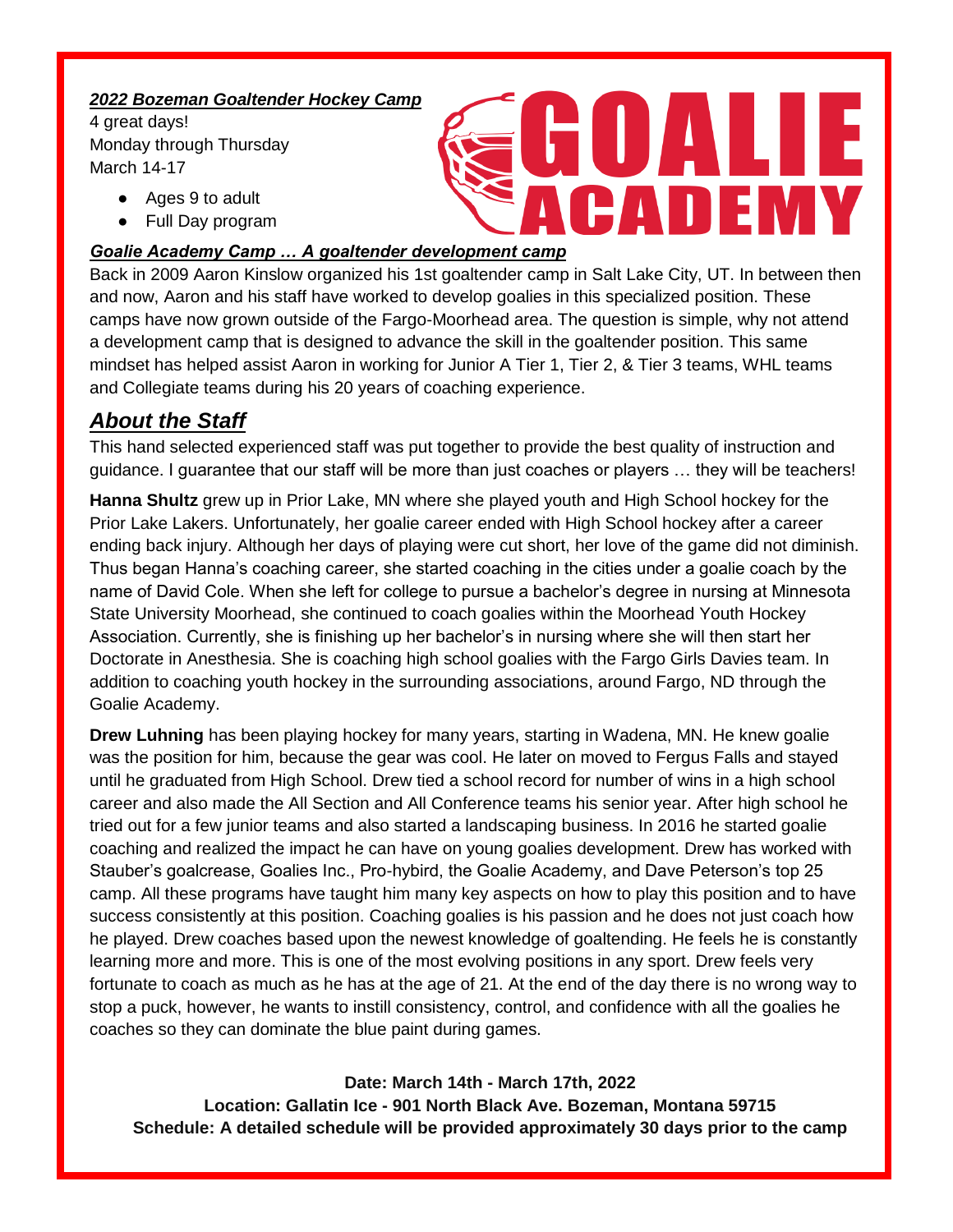**Trevor Lowney** grew up playing hockey in the surrounding area of South Range, MI and graduating from Jeffers High School. After graduating high school he played for the Williston State Tetons ACHA team and then after graduation from Williston. Trevor then played for the Portage Lake Pioneers in the GLHL. While in high school he ran goalie coaching for the local youth hockey program on-ice and office. Since graduation he has been working with the Goalies, Inc. program doing development camps all over the nation.

**Aaron Kinslow** has been coaching goalies since 2002 at all levels from the Crookston Youth hockey association, West Fargo Youth Hockey Association, Fargo Youth Hockey Association, Mitch Korn's goalie camps, Junior and College Hockey Exposure Showcase, Salt Lake City Goalie Academy, Angels Hockey Association, Northwest Regulators AAA and Milwaukee Jr Admirals AAA, Fargo-Moorhead Jets and Bismarck Bobcats of the NAHL, Salt Lake City Moose of the WSHL, Milwaukee School Of Engineering and University of Minnesota, Crookston DIII teams. His playing career started in Moorhead, MN playing for MYHA and High school hockey on up to MJHL Tier III for the Minnesota Ice Hawks to the Dubuque Fighting Saints of the USHL and then at University of Minnesota, Crookston DIII. He currently resides in Moorhead with his wife and son. He is the founder/owner of the Goalie Academy.

## **About the goaltender development camp**

#### *Objective*

Being a goalie is more than just getting in the way of pucks. It requires a great foundation of athletic skills needed to play this position. These skills are having a strong base of skating and then understanding key concepts in executing full and half butterfly saves, glove and blocker saves, and being able to recover to a proper stance. Then is the understanding of positioning, angles, rebound control, and stick handling. Lastly to learn is game situations such as behind the net situations, breakaways, screens, tips, deflections, puck tracking, and competing. While playing this position mental toughness is also a big part of learning how to handle adversities that come across our paths on the ice and off the ice. This is what you will learn in a 4 day event. I want to illustrate the importance that these skills are needed to be practiced repeatedly on your own in order to be the best version of yourself.

## *Aaron's Philosophy*

There is no substitute for having a great attitude and to provide a willing effort. Aaron pushes every goalie very hard and also knows that playing this position; this sport is about having fun. The goalies from beginners to experienced, I strive for all them to form camaraderie among all to create a family experience.

#### *The camps format*

In order to achieve the objectives in the camp, goalies will have 3.5 hours daily and 1 hour of off-ice activities. Repetition in the drills will help reinforce the skills needed to develop those skills of the day.

### *On-ice portion of the camp*

The Ice time is divided into 2 sessions. The 1st ice session is to instruct the skating skills needed. The 2nd ice session is where we will cover the topics of the day in shooting stations with experienced shooters. Training tools on site are screen boards, deflection ramps, pro-angle, focus enhancers, head tracking leash, and white pucks.

## **Date: March 14th - March 17th, 2022**

**Location: Gallatin Ice - 901 North Black Ave. Bozeman, Montana 59715 Schedule: A detailed schedule will be provided approximately 30 days prior to the camp**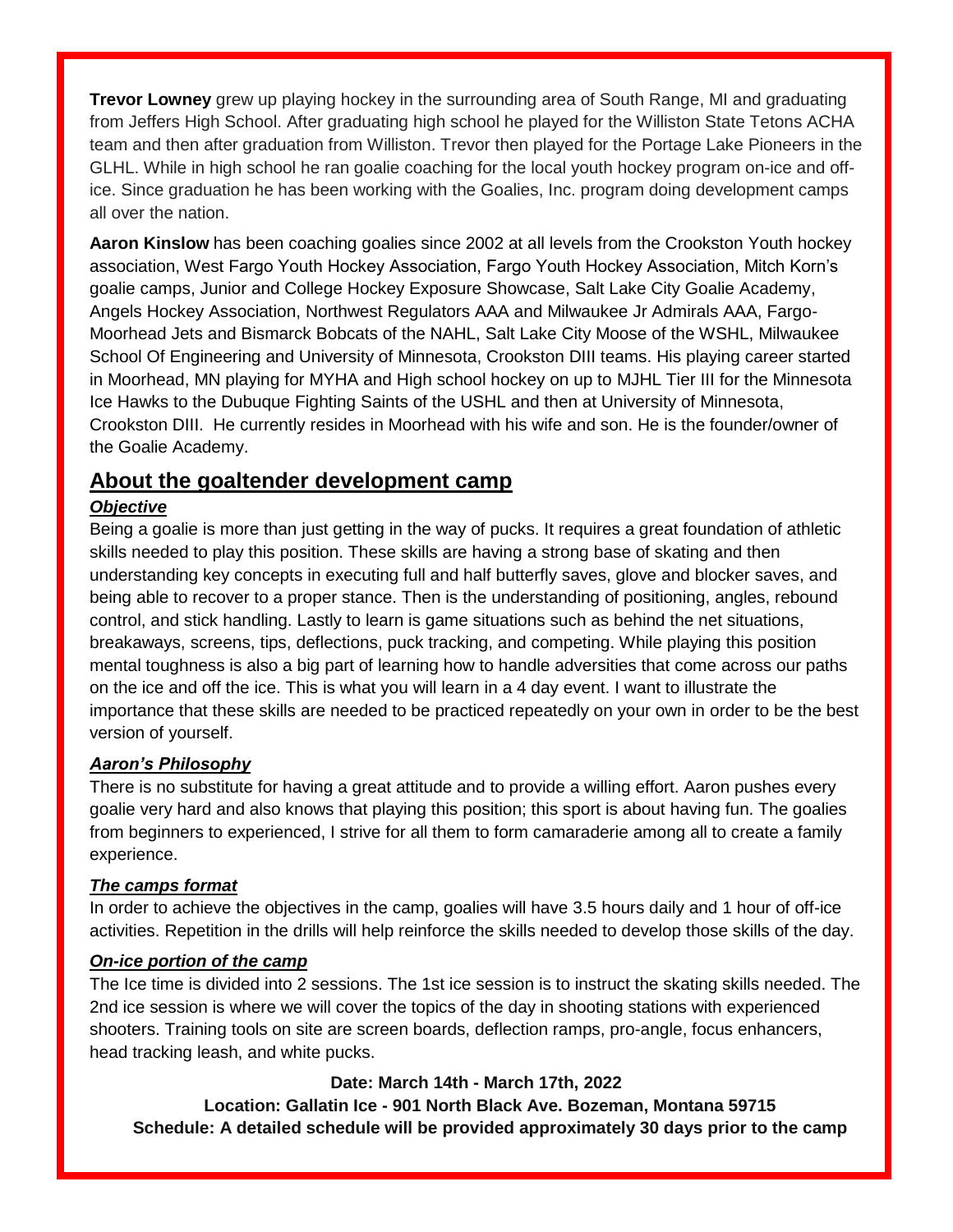## *Off-ice portion of the camp*

The goalies will have 1 daily off-ice session which includes yoga (flexibility and core strength), agility and strength training, hand-eye reflex development, and a classroom session that will cover mental strength development and much more!

## *Ages, structure, & enrollment*

We accept ages 9 to adult, with the goalies grouped in "teams" by their ability. All ice work is done as an individual, with a partner, or in a station of 3. What you do is important, not what the goalies do next to you. Enrollment is limited and is first come, first served. *Ages are as of December31, 2022.* 

## *Camp schedule (Monday - Thursday)* - 8:00am - check-in (M Only)

9:00am - Arrival to rink (T to TH) 9:45am - On-ice for 1st session (M to TH) 11:30am - Lunch (M to TH - no lunch will be provided) 12:30pm - Q&A Parents & Goalies - conversations about goals & junior, college hockey (M Only) 1:00pm - Off-ice Training (T to TH) - Final Schedule will be emailed prior to camp 2:00pm - Classroom Session (M Only) 2:15pm - Arrive to rink (T & TH) 3:00pm - Arrive to rink (W Only) 3:15pm - On-ice (T & TH) 3:45pm - On-ice (M & W) 5:45pm - Training end for the day (T & TH) 6:15pm - Training ends for the day (M, W)

# *On-Line Registration / Payment Details*

I am planning for a registration by credit card or check, credit card will be ready by the end of January 2022. Be ready… Demand will far exceed Supply. I am so sorry for that.

- On-line registration beings *Jan. 30, 2022 at 9am (central) - CURRENTLY UNDER CONSTRUCTION - FILL OUT APPLICATION & A CHECK AND MAIL IN ASAP TO RESERVE YOUR SPOT TODAY.*
- All enrollment is done on-line accessed via **[www.gomotionapp.com/team/gamn/page/home](http://www.gomotionapp.com/team/gamn/page/home)** and by clicking the registration prompt on the left side
- **Sports Engine** is the service provider
- The *deposit paid reserves your spot*. That deposit is credited to the full camp tuition and is nonrefundable and non-transferable.
- The balance of fees (full tuition less deposit) will be charged to the credit card used to register on *3/05/22*.
- There is a 3.9%+\$.30 *"registration fee"* on the camp tuition to cover credit card and admin fees. This fee is non-refundable and non-transferable. Most credit cards are accepted.
- Whether you enroll in camp, or on a wait list, you will receive a *Confirmation Email* once the process is complete. If not, check your spam and ensure you provided your correct email address.
- Please print your camp's *Final Information Sheet* and *Medical Form* from the confirmation email (link within) or from **[www.gomotionapp.com/team/gamn/page/home](http://www.gomotionapp.com/team/gamn/page/home)** (go to the camp forms tab).
- When you register, attempt to place the desired camp(s) in your cart quickly. You will have 12 minutes to log in or create an account and complete the personal application information.
- Should you end up on a waitlist, your waitlist position is based on when you **CHECK OUT**… so do that quickly. No credit card is required to get on a wait list.
- To access your active account to make payments, edit family info., update credit card, etc. go to: https//campsself.active.com/goalieacademy2022